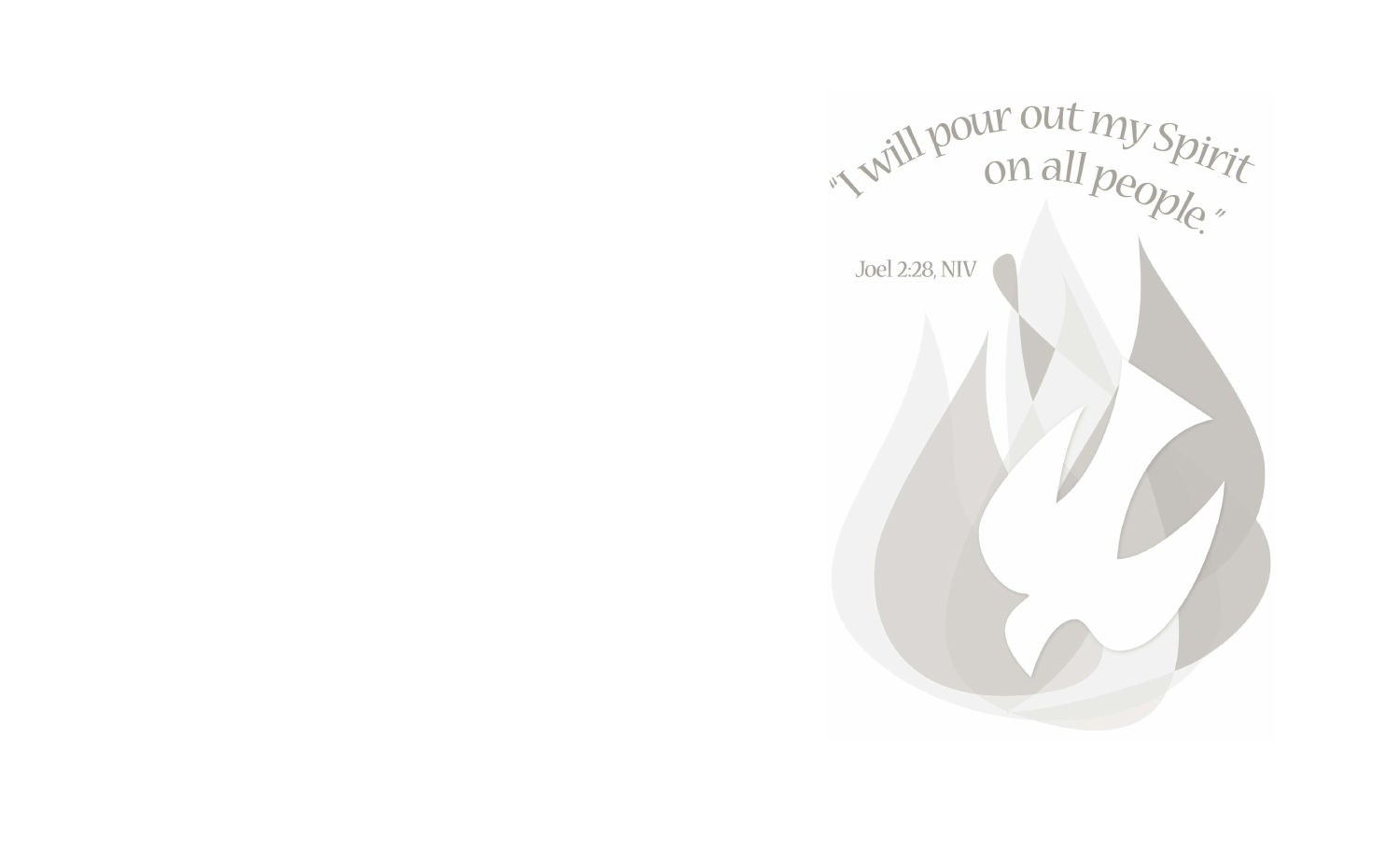#### St. Peter's Evangelical Lutheran Congregation Wisconsin Evangelical Lutheran Synod 1600 S. Main St. Fond du Lac, Wisconsin 54937-9235

Pastor Michael J. Zuberbier: 517-8808 Pastor Luke Boehringer: 579-8150 For hospital visits or emergencies, please call Pastor Zuberbier at 517-8808. St. Peter's Lutheran School, Mr. Benjamin J. Raddatz, Principal 922-1160 ext. 302 Winnebago Lutheran Academy, Mr. David Schroeder, Principal 921-4930 ext. 304

WELCOME TO GOD'S HOUSE May God's Holy Spirit equip you with everything good for doing his will!

#### Thank you for joining us for worship. If you have any questions about our service or practice, please feel free to ask one of the ushers or a pastor.

- Tune into KFIZ AM 1450 each Sunday morning at 8:00 to hear the current weekend's sermon.
- Hymns and songs are reprinted under OneLicense #A-713891. Artwork obtained from churchart.com. Scripture taken from The Holy Bible, Evangelical Heritage Version® (EHV®) copyright ©2018 The Wartburg Project. All rights reserved.
- Visitors, we are pleased that you have joined us this morning. Please fill out a Visitor Card and hand it to an usher. Feel free to inquire about our congregation through the pastors, one of the ushers, or one of the members. If you are a visitor from out of town, please be sure to introduce yourself to one of the pastors after the service. We welcome all of you to come and worship with us again.

HOLY COMMUNION Today we have the privilege of receiving Christ's true body and blood in, with and under the bread and wine of Holy Communion. Through this sacrament the Holy Spirit seals to us the forgiveness of sins, life and salvation for the strengthening of our faith. Scriptures also teach that as we commune together, we are publicly testifying to a complete unity of faith based on a confession of all of God's Word. For this reason, we respectfully request that all of those who are not members of the Wisconsin Evangelical Lutheran Synod or our sister Evangelical Lutheran Synod, please speak with one of the pastors before communing with us. Thank you.

A PRAYER BEFORE WORSHIP Holy Spirit, God of love, who our darkness brightens, poured on us from heaven above and our faith enlightens, in your light we gather here; show us that Christ's promise clear is Amen forever. Jesus, our ascended Lord, oh, fulfill your gracious Word; bless us with your favor! Amen.

| <b>SERVICE THEME</b>    | The Spirit Marches Victorious Through the Word |
|-------------------------|------------------------------------------------|
| <b>ORDER OF WORSHIP</b> | Setting One   154, 156-160, 161-170            |
| <b>OPENING HYMN</b>     | O Day Full of Grace $ 477$                     |

#### PRAYER OF THE DAY

Holy Spirit, God and Lord, come to us this joyful day with your sevenfold gift of grace. Rekindle in our hearts the holy fire of your love that in a true and living faith we may tell abroad the glory of our Savior, Jesus Christ, who lives and reigns with you and the Father, one God, now and forever.

All: Amen.

## FIRST LESSON Genesis 11:1-9

At Babel sin led to God confusing people's language. Grace would lead God to share the gospel in many languages on Pentecost.

The whole earth had one language and a single vocabulary. As people traveled in the east, they found a plain in the land of Shinar, and they settled there. <sup>3</sup>They said to one another, "Come, let's make bricks and bake them thoroughly." They used mud brick instead of stone for building material, and they used tar for mortar. <sup>4</sup>They said, "Come, let's build a city for ourselves and a tower whose top reaches to the sky, and let's make a name for ourselves, so that we will not be scattered abroad over the face of the whole earth."

<sup>5</sup>The LORD came down to see the city and the tower that the people were building. <sup>6</sup>The LORD said, "If this is the first thing they are doing as one people, who all have one language, then nothing that they intend to do will be too difficult for them. <sup>7</sup>Come, let's go down there and confuse their language, so that they cannot understand one another's speech." <sup>8</sup>So the LORD scattered them from there over the face of the whole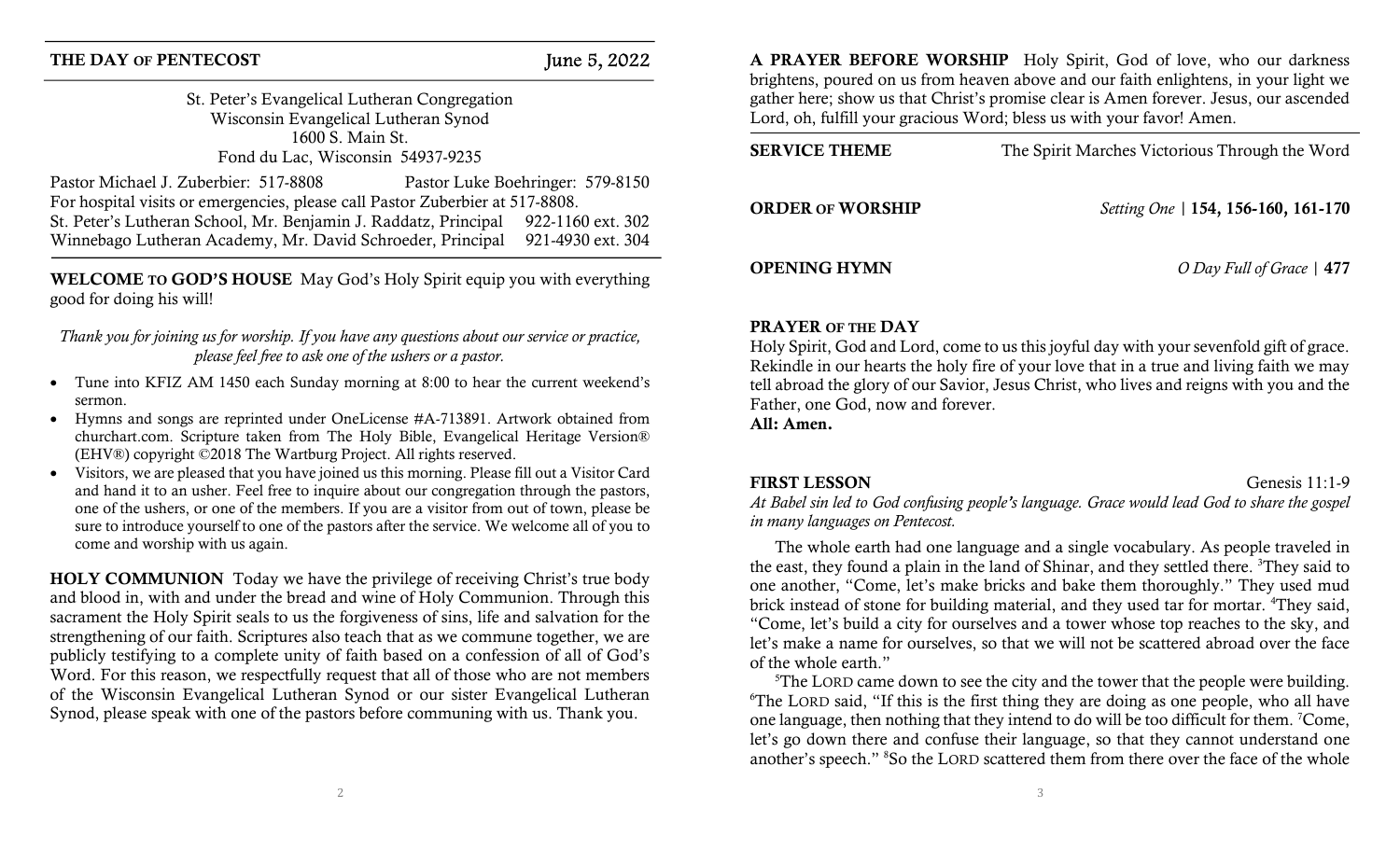earth, and they stopped building the city. <sup>9</sup>It was named Babel, because there the LORD confused the language of the whole earth. From there the LORD scattered them over the face of the whole earth.

The Word of the Lord. All: Thanks be to God.

#### SECOND LESSON Acts 2:1-21

On Pentecost the disciples proclaimed the gospel. Through their words the Holy Spirit unleashed his power

When the day of Pentecost came, they were all together in one place. <sup>2</sup>Suddenly a sound like the rushing of a violent wind came from heaven, and it filled the whole house where they were sitting. <sup>3</sup>They saw divided tongues that were like fire resting on each one of them. <sup>4</sup>They were all filled with the Holy Spirit and began to speak in other languages, since the Spirit was giving them the ability to speak fluently.

<sup>5</sup>Now there were godly Jewish men from every nation under heaven living in Jerusalem. <sup>6</sup>When this sound was heard, a crowd came together and was confused, because each one heard them speaking in his own language. <sup>7</sup>They were completely baffled and said to each other, "Look, are not all these men who are speaking Galileans? <sup>8</sup>Then how is it that each of us hears them speaking in his own native language? <sup>9</sup>Parthians, Medes, and Elamites; residents of Mesopotamia, and of Judea, Cappadocia, Pontus and Asia, <sup>10</sup>Phrygia and Pamphylia, Egypt, and the parts of Libya around Cyrene; visitors from Rome, both Jews and proselytes; <sup>11</sup>Cretans and Arabs we hear them declaring in our own languages the wonderful works of God." <sup>12</sup>They were all amazed and perplexed. They kept saying to one another,

#### All: "What does this mean?"

<sup>13</sup>But others mocked them and said,

## All: "They are full of new wine."

<sup>14</sup>Then Peter stood up with the Eleven, raised his voice, and spoke loudly and clearly to them: "Men of Judea, and all you residents of Jerusalem, understand this, and listen closely to my words. <sup>15</sup>These men are not drunk, as you suppose, for it is only the third hour of the day. <sup>16</sup>On the contrary, this is what was spoken by the prophet Joel:

 $17$ This is what God says will happen in the last days: I will pour out my Spirit on all flesh. Your sons and your daughters will prophesy. Your young men will see visions. Your old men will dream dreams.  $18$ Even on my servants, both men and women, I will pour out my Spirit in those days, and they will prophesy.  $19I$  will show wonders in the sky above, and signs on the earth below, blood and fire and a rising cloud of smoke.  $20$ The sun will be turned to darkness and the moon to blood before the coming of the great and glorious day of the Lord.  $21$ And this will happen: Everyone who calls on the name of the Lord will be saved."

The Word of the Lord. All: Thanks be to God.

# GOSPEL ACCLAMATION page 161

## GOSPEL John 14:23-27

Through his Word Jesus sends us the Holy Spirit and gives us peace.

Jesus answered him, "If anyone loves me, he will hold on to my word. My Father will love him, and we will come to him and make our home with him. <sup>24</sup>The one who does not love me does not hold on to my words. The word that you are hearing is not mine, but it is from the Father who sent me.

 $25$ "I have told you these things while staying with you.  $26$ But the Counselor, the Holy Spirit, whom the Father will send in my name, will teach you all things and remind you of everything I told you.

<sup>27"</sup>Peace I leave with you. My peace I give to you. Not as the world gives do I give to you. Do not let your heart be troubled, and do not let it be afraid.

The Gospel of the Lord. All: Praise be to you, O Christ!

HYMN OF THE DAY Come, Holy Ghost, God and Lord | 585

"You're Speaking My Language" Pastor Boehringer